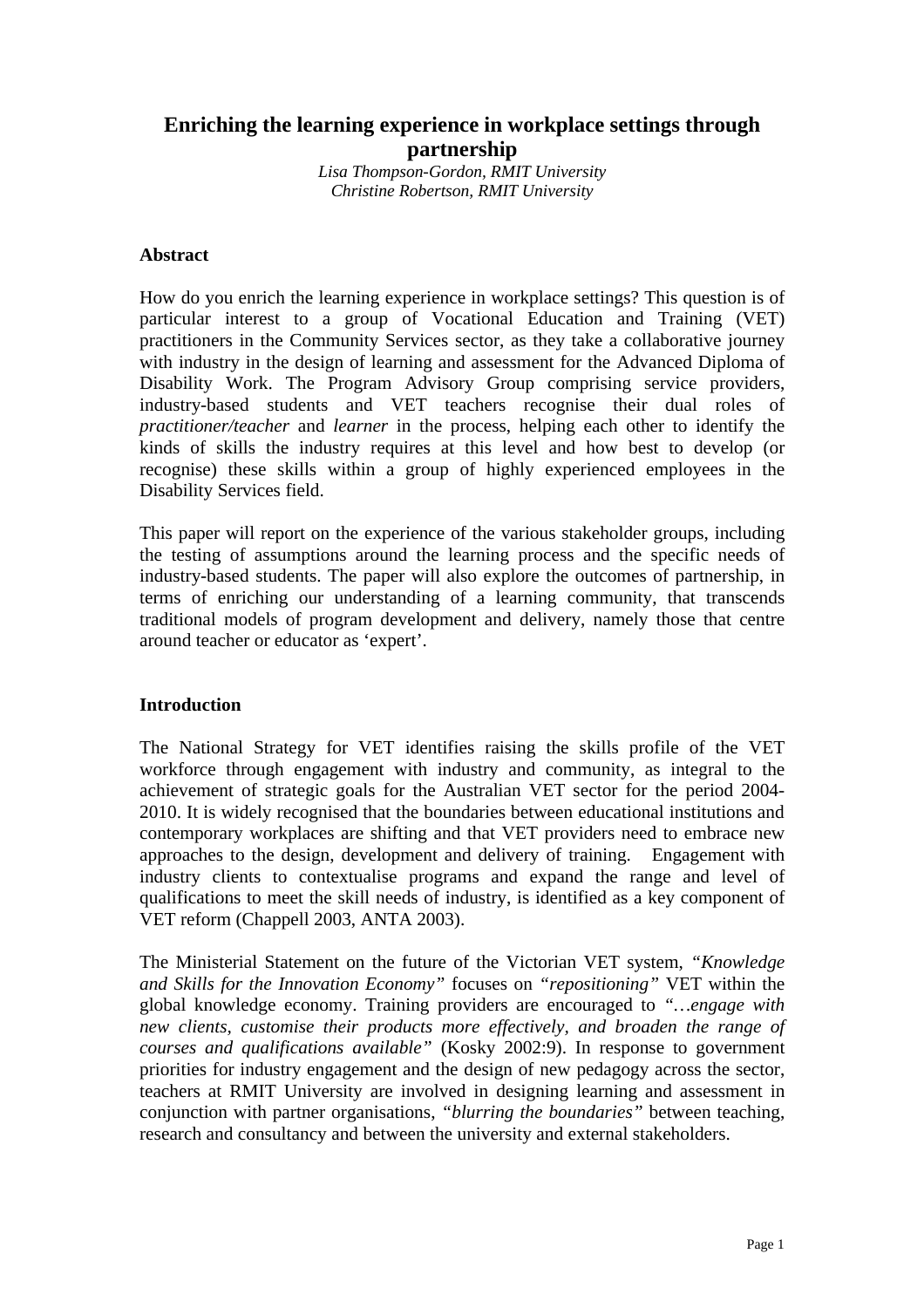# *Background to the Project*

This paper outlines an innovative flexible learning initiative to design, develop, pilot and evaluate a learning and assessment model for the Advanced Diploma of Disability Work, a new qualification introduced in the revised National Community Services Training Package. The project has been designed to provide opportunities for learning development and growth of the disability services workforce, consistent with the Victorian State Disability Plan 2002 – 2012 and the Department of Human Services Learning and Development Strategy for the sector. Strengthening the workforce through skills development and fostering a sustainable learning culture in and across both government and non-government disability service agencies, is considered to be critical to improving outcomes of service provision for people with a disability (Victorian Government Department of Human Services:2002).

The target group for this project was staff and management working at advanced practitioner and supervisory levels, in both government and non-government disability services. The introduction of the Advanced Diploma qualification has been anticipated by the disability services sector for some time. Under the Intellectual Disability Services Certified Agreement 2001, the new qualification is the minimum requirement for staff seeking to progress to senior job classifications.

At the centre of this initiative, is a partnership-based approach to program design and development. This model recognises the high value of collaborative input in relation to the quality of learning and assessment processes and outcomes. This was highlighted by the work of Simons et al. (2003), which looked at innovation across a number of different training packages. They found that strategies which facilitated early involvement of industry, *"on an equal basis"* with the training provider, fostered ownership and responsibility. The partnership approach can thus decrease the reliance on the training provider as 'expert', diffusing the risk associated with highlevel innovation. A conceptual map of the partnership model showing the specific roles of each stakeholder in the design process is provided below.

#### **Advanced Diploma in Community Services - Disability Work Learning and Assessment Model**



**Figure 1. Model of Partnership**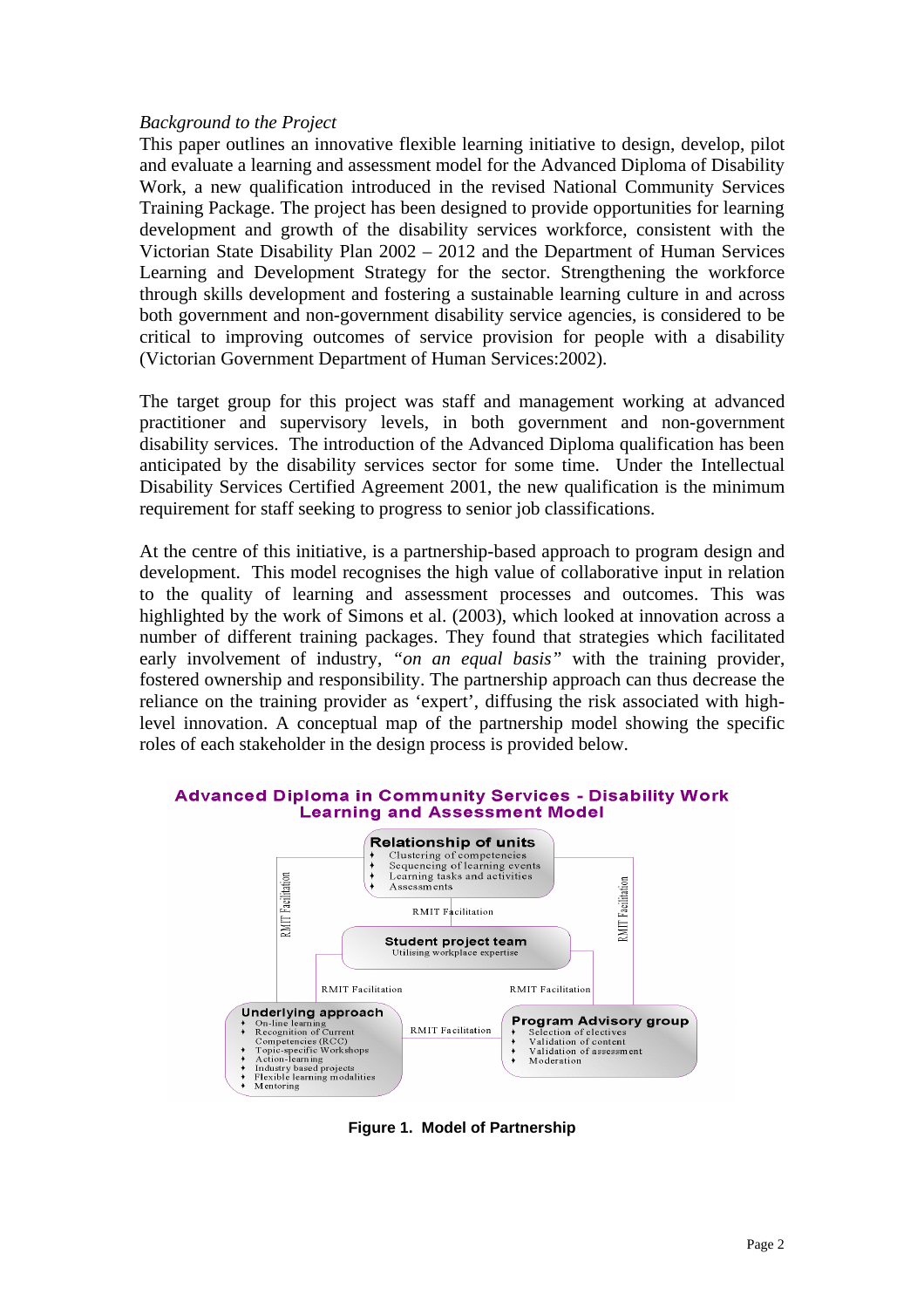# *Features of the learning and assessment model*

The work integrated approach underpinning this innovation is grounded in constructivist learning theory and the notion that *"…meaning is constructed by the learners, not by the teachers; and that learning is anchored is the context of real-life situations and problems"* (Imel 2000:1). The model emphasises the relationship between organisational development and capability building, and career-long learning and the aspirations of individual learners. Workers and their managers refocus on existing work systems and identify new learning needs and skills upgrade requirements, within the framework of the endorsed training package qualification.

Elements of competency are interpreted in the workplace context and student/workers engage in dialogue that is guided by the teacher/facilitator around their interpretation of competence and the application of knowledge and skills. Competence is shaped through praxis-based processes - theory informs practice and vice versa. This supports ongoing development of critical thinking and reflexive ability. Students participate in a process of framing holistic assessment tasks, against clusters of competencies based on the requirements of their workplace context and practice. A range of evidence to support recognition of current competency is also identified.

The findings in this paper are presented from the perspective of a central Educational Design mentor and the Social and Community Services Head of Department at RMIT University, both involved in this project.

# **Evaluation Methodology**

The evaluation used qualitative methods in the collection and analysis of stakeholder feedback. The following section provides a brief description of each group of stakeholders (or partners) and the data collection processes used.

# *Program Advisory Group*

The Program Advisory Group comprised 10 industry stakeholders, representative of both government and non-government agencies in the disability sector and the Health and Community Services Union. The group also included RMIT University staff associated with the project (program facilitators, Head of Department and a central educational design mentor), each providing different yet complementary perspectives. The Program Advisory Group met on 5 occasions, with an average attendance rate of 75%. The group's primary role was to validate the proposed work integrated model and identify issues that might impact upon its suitability and effectiveness. In addition to formative data gathered during group meetings, a questionnaire was distributed to all members, inviting them to report on their involvement in the project. This enquiry aimed to identify:

- ?? the initial motivators for involvement
- ?? industry expectations of the process
- ?? the strengths and weaknesses of the work integrated approach underpinning the advanced diploma, and
- ?? perspectives on the RMIT University partnership model and what has been learnt through the experience.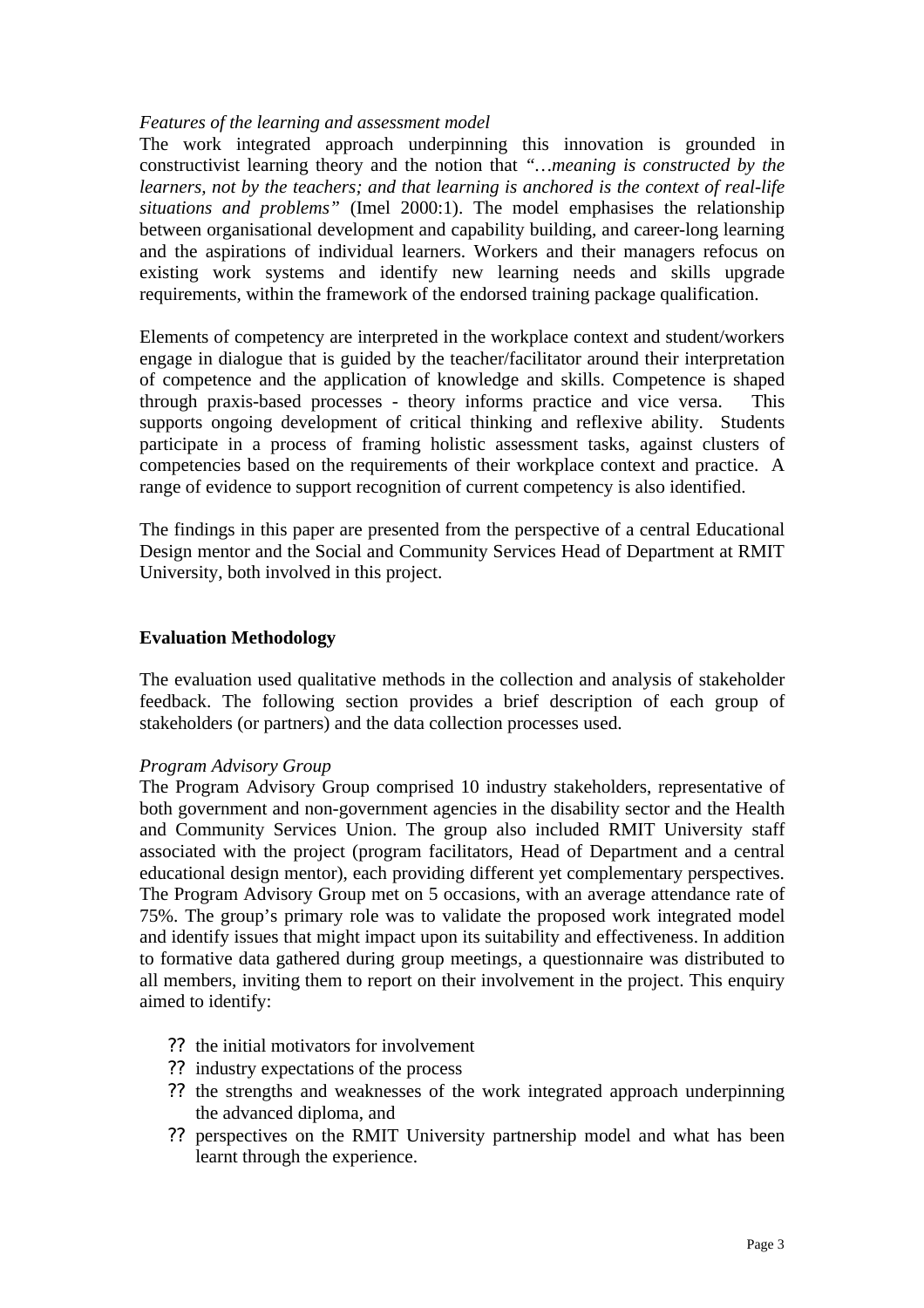# *Pilot student group*

A pilot program was offered to a group of 20 students, all currently employed in the disability sector in supervisor or co-ordinator roles, with an average of 15 years experience in the field. The pilot played a significant role in further developing the overall model and learning and assessment strategies. A student feedback survey was distributed to students at the end of the first semester, focussing on:

- ?? personal learning styles
- ?? motivators to enrol in the pilot program
- ?? participant expectations
- ?? perspectives on personal responsibilities in undertaking the program
- ?? nature of support provided by participants' employers
- ?? personal challenges, and
- ?? strengths and weaknesses of the program.

Twelve participants completed the survey.

Note: 3 students from the commencing group of 20 withdrew during the first semester.

# **Findings and discussion**

# *Initial motivators and expectations*

Members of the Program Advisory Group were collectively motivated by the need to ensure responsive training provision, believing that meaningful training outcomes could only be achieved through collaborative relationships between training providers, industry and unions. All partners saw this project as an opportunity to steer the design of a new qualification recently introduced to the sector, believing it would make a significant contribution to strengthening the professionalism of disability work.

Participants in the student pilot reported enhanced career prospects, access to higher pay, increased skills and knowledge and personal development as being key motivators for their involvement. Initial expectations of participants about the learning and assessment processes tended to vary, with some participants reporting that they were *"open-minded"* and others indicating they were unsure about what to really expect. Some participants expected their current skills and knowledge to be formally recognised or incorporated into the program. Some participants thought the program would be more structured with project requirements. Participants in general, were able to clearly articulate what they saw as their personal responsibilities in the program.

The facilitators of the pilot initially felt extremely positive believing *"the whole thing would work"*. There was a sense of excitement that the students would be taking control of the experience. The 'taking of control' and what this means in the current context will be further discussed. The facilitators believed that the work integrated focus was central to *"bringing life"* to the training package, where teachers and students would take a partnered journey in discovering the potential of the package ie, what it might mean for students in their workplaces and framing appropriate learning and assessment pathways.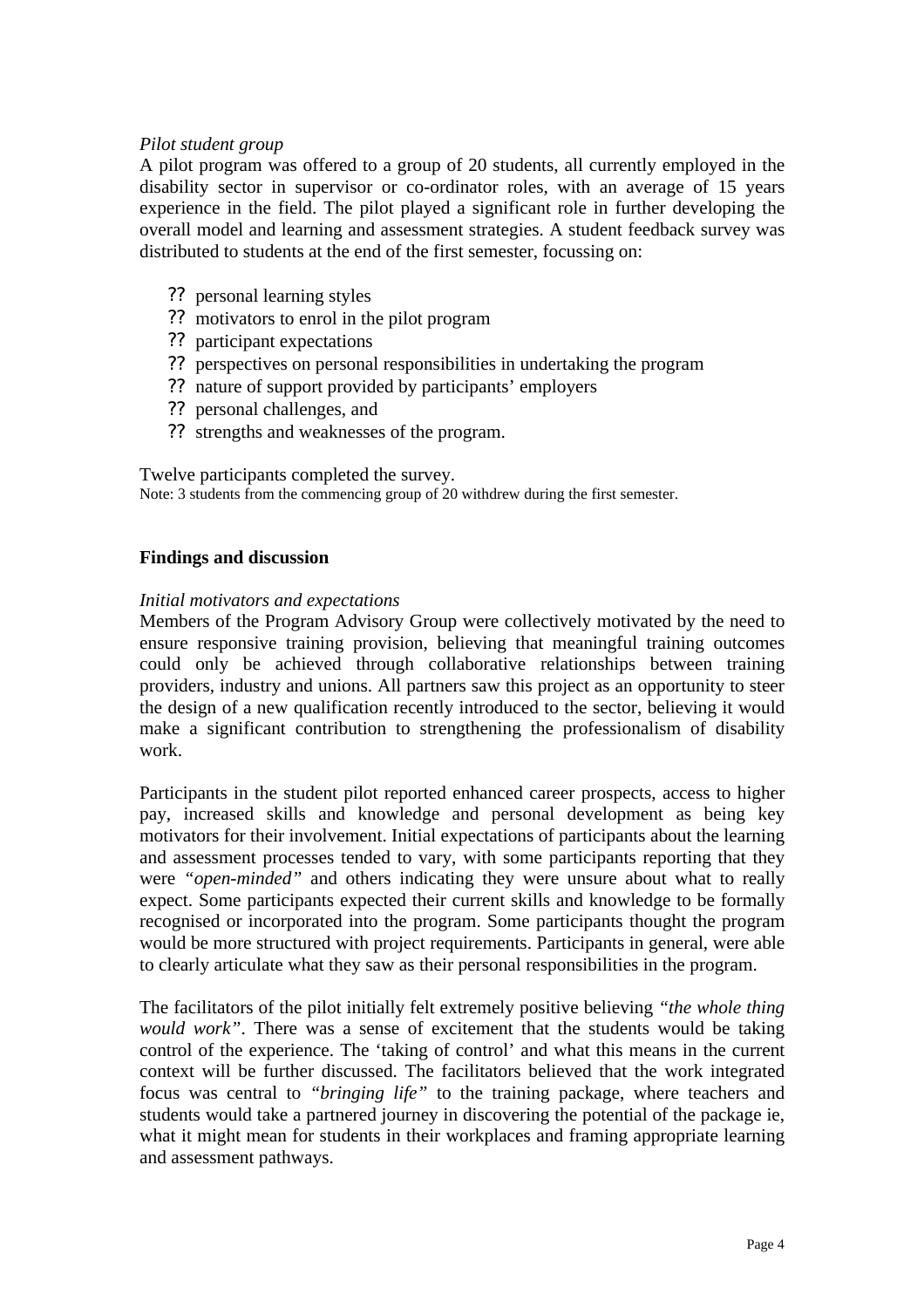*Major strengths and weaknesses of the work-integrated learning & assessment model* Positive features of the model as viewed by industry stakeholders included:

- ?? flexible model providing an alternative to single mode, on campus delivery
- ?? integration of competencies and project based learning as better reflecting real workplace environments and increasing relevancy for participants
- ?? mix of government and non-government partners as a means of broadening and sharing perspectives across the disability sector.

Feedback from students in the pilot reported strengths of the program from both a personal and professional perspective. The opportunity to network, meet other *"likeminded*" people as well as challenging and broadening understandings, and making new friendships were all highly valued by participants. The opportunity for selfassessment and the building of an evidence portfolio resulted in a sense of personal achievement for participants and a realisation of the skills and knowledge they already have, and use in their professional lives. The appeal of work-integrated models is similarly reported by Keevers & Outhwaite (2002), who examined work-based learning in the Community Services sector.

The students in the pilot viewed contributing to the design of assessment including the actual processes and tasks, as advantageous. While initial expectations of participants were mixed, there appeared to be a common appreciation of the purpose of the pilot in helping to further refine and shape the underpinning learning and assessment processes. One participant reported that after further clarification and ongoing exposure to the process, they were now finding it *"challenging, motivating and rewarding*". The current student retention rate of 85% is a positive indicator of student satisfaction, with only one student withdrawing on the basis that the program was not meeting their needs.

From a program facilitator's perspective, it was critical to fully understand the role of *"true facilitation"*. The notion of the student 'taking control' needs to be understood in the context of the facilitator role as guiding yet providing clear structures, so that the student feels sufficiently confident when they make a decision in the learning process. Flexibility is not about *"anarchy".* It's more about *"who has the focus and when"*, perhaps best illustrated when students offer *"…excellent facilitators who provide great direction and clear expectations…they don't talk at us and include the class".* Mitchell and Young (2001) point out the impact of the flexible leaning agenda on the role and identity of the traditional classroom teacher, where the teacher's role is being transformed to that of *"manager of learning and a facilitator"*. Reframing the role of teacher to that of facilitator, perhaps requires a different kind of expertise, one that Raab (1994), in her work around organisation consulting, talks about an expertise in 'not knowing', a capacity to stay with the intolerable tensions of uncertainty, in order to arrive at new insights and learning. Although facilitators in the pilot showed a willingness to operate in this way, it should be acknowledged that not all practitioners are suited, nor equipped to manage highly complex and flexible learning environments. It is more about having the *"right staff mix"* and enabling collegial work as new terrain is navigated.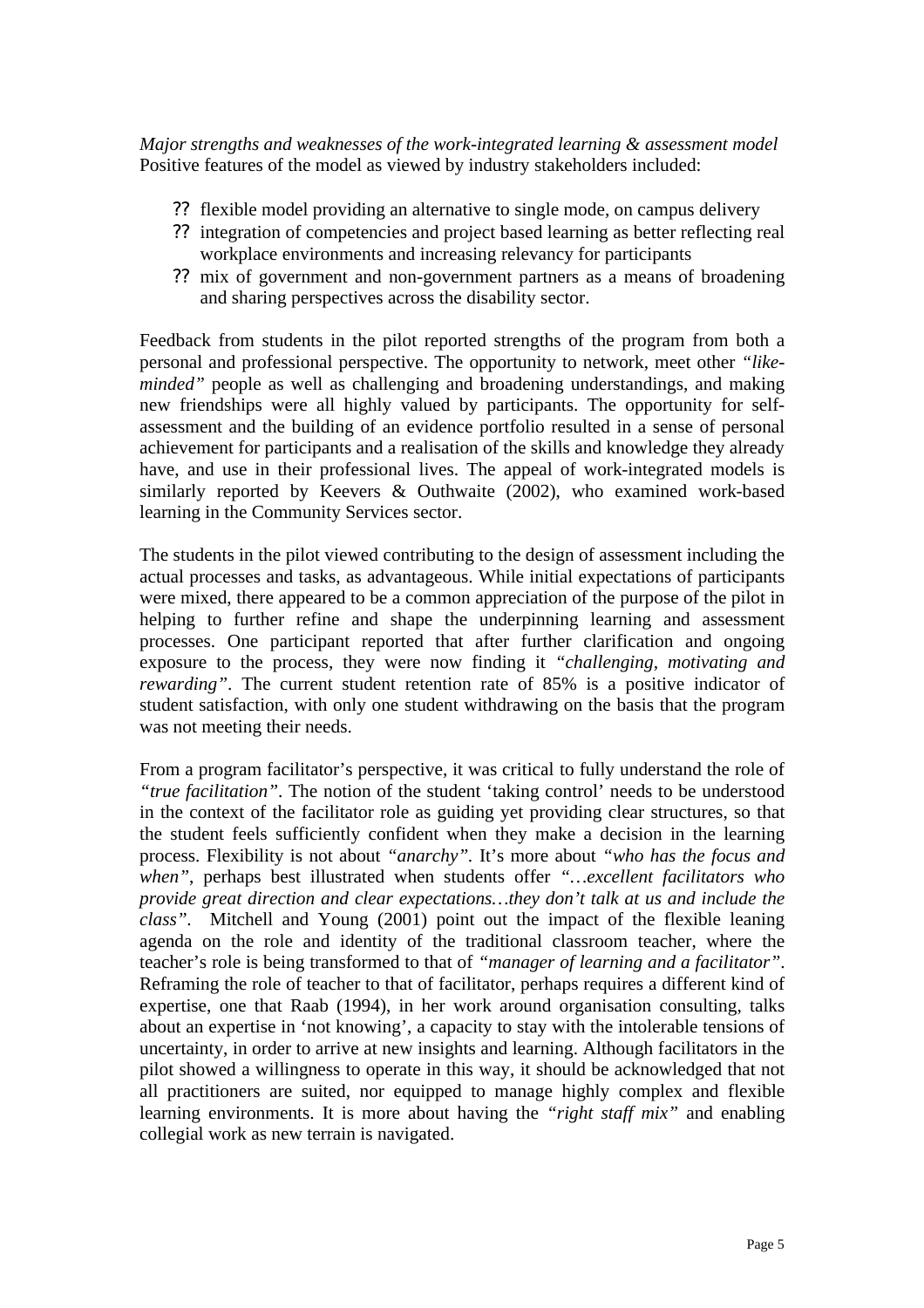While the level of flexibility inherent in the model was seen to be appealing, it was also problematic to manage - for students, workplaces and the training provider. Student feedback clearly indicated that time management was an issue, where balancing high-pressure workplaces and non-standard working hours with study commitments, presented as a significant challenge. This was more problematic for regionally based students travelling to weekend workshops and finding time to meet as a smaller learning group.

An initial obstacle for students was in understanding the requirements of the units of competence and designing workplace assessment tasks across multiple competencies. However, participants became more confident and clearer about the assessment processes with ongoing engagement. The inherent flexibility of work-integrated learning is coupled with ambiguity. Participants can feel daunted and apprehensive by the lack of conventional structure and control, as they begin to engage with the unfamiliar. Simons et at. (2003) in their research on innovative learning and assessment, highlight that training packages challenge traditional *"attitudes, values, beliefs and norms"* about learning and assessment and that students need to develop new strategies to cope with new or different demands. They need to learn 'new ways to learn'.

The evaluation highlighted that a major challenge for work-based learning is building commitment from employers to support staff studying in highly flexible modes. The work of Keevers & Outhwaite (2002) and Johnston & Hawke (2002), assert that collaborative models, coupled with supportive workplaces, were critical to determining the level of success. Other factors identified as being valuable included an analysis of workplace culture, access to skilled workplace personnel to guide the learner through the process and team-based approaches to customise resources and training. Although inconsistent across the pilot, workplace support included time release, study leave, contributions to program-related costs, supportive line manager and access to workplace resources eg, computers and the Internet. Further investigation is required to determine the kinds of support that enable a fuller engagement in the learning and development experience (those that go beyond the more traditional responses) and the role of each partner in their establishment.

While students in the pilot embraced the opportunity of directing their own learning and assessment, the degree and means by which learning took place requires further scrutiny, with one facilitator commenting that the model is *"too task/outcomes focussed"*. The processes to recognise current competence need to be reconciled with a stronger focus on the development of knowledge that is context specific. Put another way, it is the experience of the pilot that the building of an evidence portfolio and negotiated assessments, must provide clearer opportunities to identify individual learning needs and framing appropriate learning paths. This is supported by Keevers & Outhwaite (2002), finding that the design of assessment and recognition processes needs to be intrinsically linked to the worker's learning and ongoing professional development if the experience is to be successful. They go on to say that *"this means focussing on recognition as a process to support work-based learning rather than* (just) *upfront assessment*". However, the use of recognition processes (RCC/RLP) raises the problem of assessing underpinning knowledge, attitudes, ethics and values all important components of higher level competence and which need to be addressed by the assessment process (Foreman et al., 2003). The trouble is that much of what is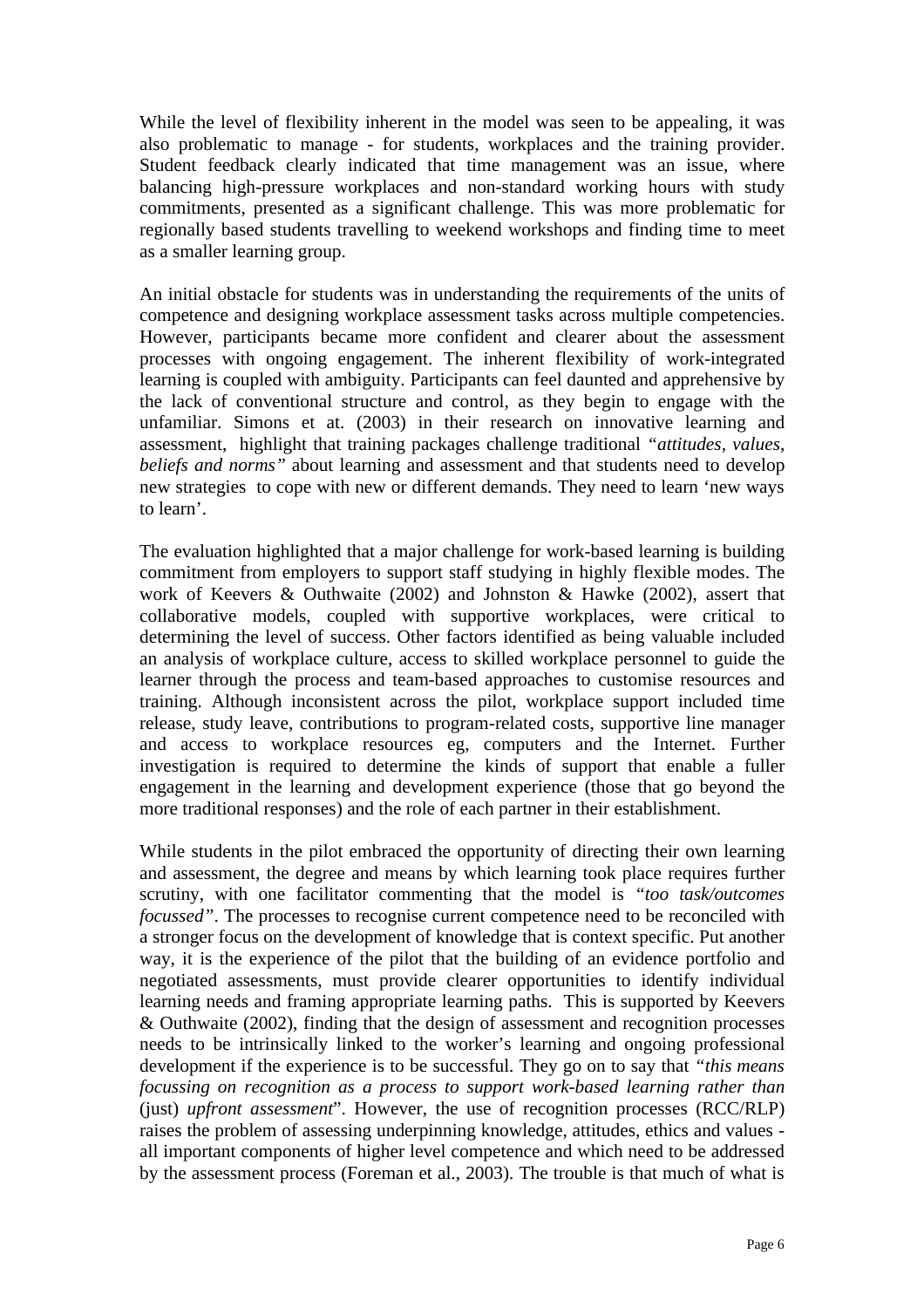known and understood is often implicit and not easily measured or observed. Any shift in the focus of this current innovation, must also explicitly consider the assessment and application of underpinning knowledge.

Program facilitators reported the lack of resources and enabling workplace practice as significant factors in limiting the actual potential of the innovation, a finding well documented in the flexible learning literature (Simons et al., 2003; Palmieri, 2003). There was an absence of existing learning materials in the Disability sector that might be tailored to suit different circumstances. While the program team was capable of developing new resources, particularly online materials, time and adequate administrative support were scarce.

#### *Internal model of partnership*

The program team at RMIT University did however receive educational design and consultancy support from a centralised group, representing an internal model of partnership. A variety of support was made available involving 'upfront contracting' or negotiation of role and activity and respecting the expertise and driving contribution of the program team. The partnership was seen to operate as a Community of Practice, where the experience often generated new enquiries (Wenger, 1998). The partnership model recognised the diversity in learning styles and ways of working. The educational design mentor assisted practitioners in developing or refreshing, their consultancy capacity to promote connections with industry. Perhaps the greatest strength of working in partnership is the workplace-based, action learning orientation, reported by Mitchell and Young (2001) as being a preferred form of learning amongst VET professionals. The partnership model also offers capacity to impact beyond the immediate innovation or topic of interest, with new insights and skills being transferred to new work requirements.

#### *Some future work*

Recognising the formative nature of this innovation, it might also be useful to provide a broader context for ongoing evaluation. Student feedback questionnaires will be supplemented by focus group discussions, providing an opportunity for an extended dialogue between students and facilitators, as experience with the new delivery model deepens. Data collection from the industry will focus on the issue of workplace support and a provider network will be utilised to share different practices in program design, implementation and evaluation. In 2004, RMIT University will also offer the Advanced Diploma regionally and to an on-campus group. This will a present a broader opportunity to explore the tailoring of different delivery models for different student cohorts and the respective impacts on the learning process.

# **Conclusions**

# *Laying the foundation for innovation – what are the critical conditions?*

Organisations wanting to undertake innovation that results in highly flexible options for its clients, must first develop an appreciation of the paradox or competing tensions surrounding the work, characterised by: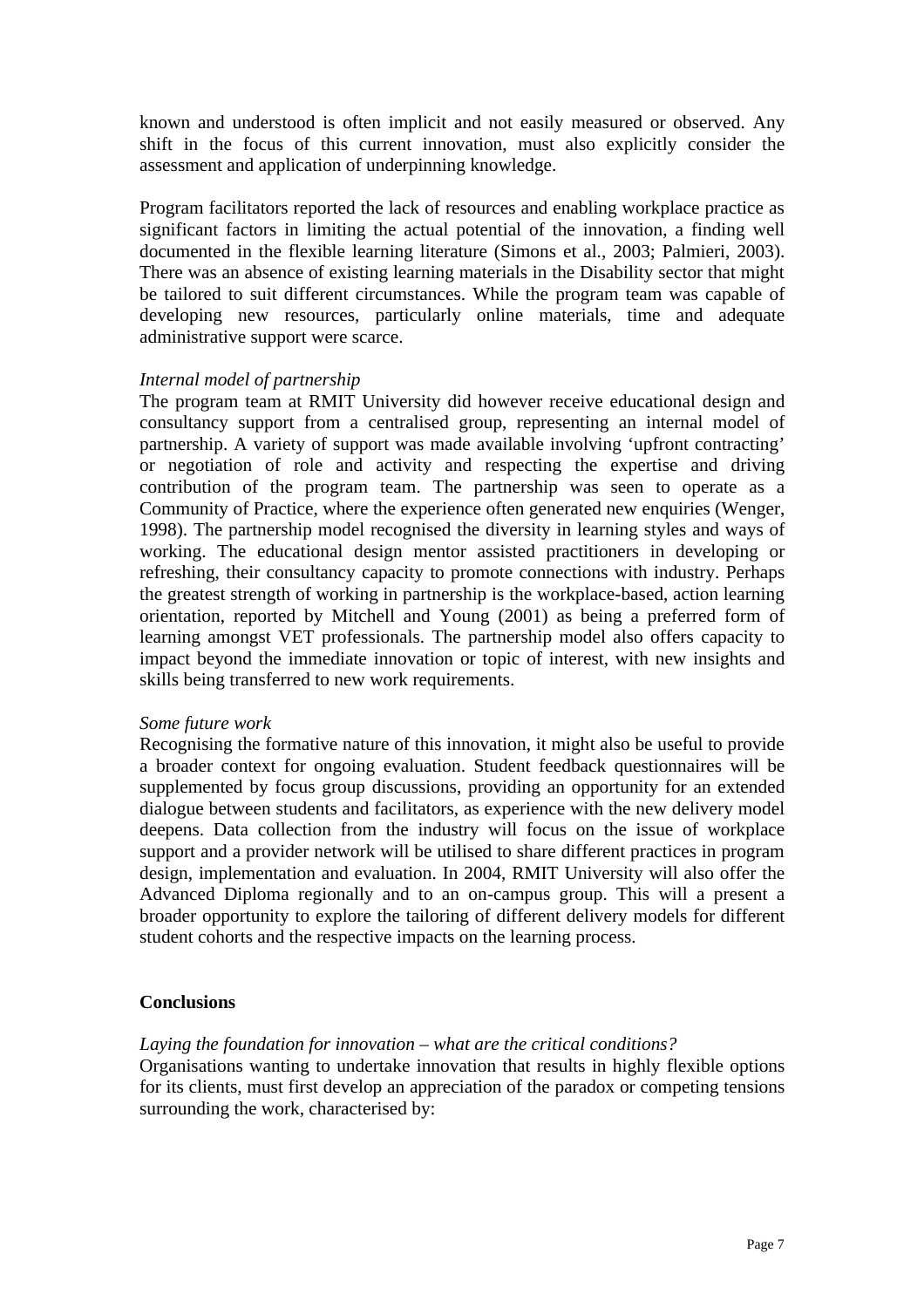- ?? 'letting go' of the learning agenda vs. sufficient guidance and focus
- ?? single learner vs. multiple learners ie, dual roles of practitioner/learner, facilitator/learner, industry/learner and diverse expectations
- ?? high fit/high satisfaction vs. low fit/low satisfaction
- ?? innovation and creativity vs. high levels of compliance, low levels of risk taking and organisation inflexibility
- ?? debilitating vs. empowering.

The pilot presents organisations with challenges around how to establish and nurture partnerships that have the capacity to add value and transform. The dilemma also remains in building commitment from employers, in ways that alleviate contingencies and deepen the learning, as well as enhancing access. Providers of training must also pay adequate attention to orientating students around flexible learning and assessment. Prospective students require information about non-traditional delivery and the associated realities, so they are better placed to make decisions around the most suitable option. Indeed, not all students have the high-level management skills and ability to engage in reflective learning demanded by the innovation underpinning the Advanced Diploma of Disability Work.

# *Strengthening the sector overall – through partnership*

Integral to this collaborative approach is a commitment by the VET program team to practitioner research as an effective way of improving the quality of VET and its management. The strengthening of an already existing reflexive learning culture among a group of educators, will increase the team's capacity to critically reflect on their own skills and knowledge. Collaboration assists practitioners to identify areas for improvement and respond to the changing nature of work in the VET sector (Lomax 1996).

Through involvement in the project, the RMIT University program team is identifying emerging organisational, administrative and management support issues required of inter-professional collaboration. It is recognised that if true collaboration is to be achieved, a level of reciprocity is required of industry partners in taking up equal shares of the work. This must be facilitated through the clear specification of role and function, effective organisation and management and the ability to adjust or refocus as the work evolves. While wanting to be seen as 'equal partners', training providers must take care in not abdicating from their leadership role around workplace learning. Again, clear communication and focussed leadership at critical times is required to ensure that the boundaries don't become 'too blurred'.

Real and genuine consultation is a demanding process, requiring skilled professionals who can contain the different expectations and beliefs held by the different stakeholders and being able to affirm that in the end, not all expectations are likely to be met. But through a collaborative enquiry, each stakeholder is able to develop a deeper appreciation of the varying contexts, limitations and opportunities that characterise the sector. The very process of collaboration is perhaps the most challenging aspect of innovation, relying on partners bringing themselves to the work as both 'learners and experts'.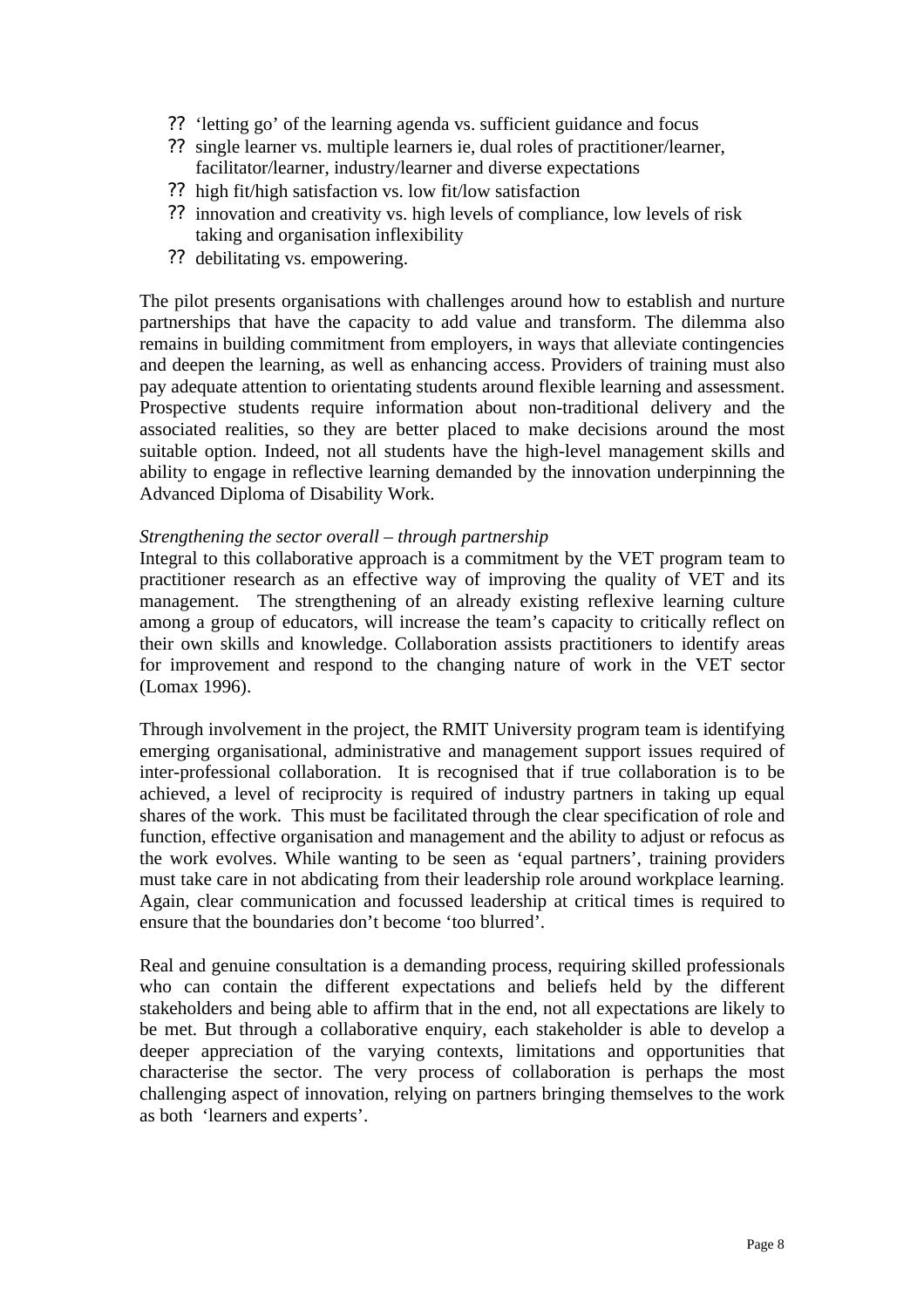#### **Acknowledgements**

The authors would like to acknowledge Ms Georgina Mountford from RMIT University, as being the key driver behind this innovation. Her candid reflections as one of the program designers and facilitators, have been invaluable in highlighting that innovation requires commitment to take risks but with ongoing concern for the student experience. We would also like to thank members of the Program Advisory Group for the their considered input and enthusiasm in this initiative and students involved in the pilot, for trusting and engaging in an evolving and very different kind of learning experience.

#### **References**

Australian National Training Authority (2003) Shaping Our Future: National Strategy for Vocational Education and Training 2004-2010, ANTA Brisbane.

Chappell, C. (2003) *Changing Pedagogy: The Changing Context,* OVAL Research Working Paper WP03-13, OVAL Research, University of Technology, Sydney. http://www.oval.uts.edu.au

Imel, S. (2000) *'Contextual Learning in Adult Education'* Eric Digest, no.12, Eric Clearing House, Ohio State University

Johnston, R. & Hawke, G. (2002) *Learning & Assessment in the Workplace: Models of practice*, in Proceedings of the 10<sup>th</sup> Annual International Conference on PCET, Griffith university, Queensland

Foreman, D. et al. (2003) *Assessment practices at Diploma and Advanced Diploma levels within Training Packages*, NCVER, South Australia

Keevers, L. & Outhwaite, S (2002) *All in a Day's Work: Moving work-based learning forward, Work-based learning case studies in Community Services*, Community Services, Health, Tourism and Hospitality Division, TAFE NSW

Kosky, L. (2002) *Knowledge & Skills for the Innovation Economy, Ministerial Statement on Education and Training*. Department of Education and Training, Melbourne.

Lomax, P. ed (1996) Quality Management in Education: Sustaining the Vision through Action Research. London: Hyde Publications

Mitchell, J & Young, S (2001) *High Skilled High Performing VET*: A report on change management and staff development strategies required to build capacity of the VET sector to facilitate the achievement of an integrated national VET system, ANTA, Melbourne

Palmieri, P. (2003) *The Agile Organisation: Case studies of the impact of flexible delivery on human resource practices in TAFE*. NCVER, South Australia